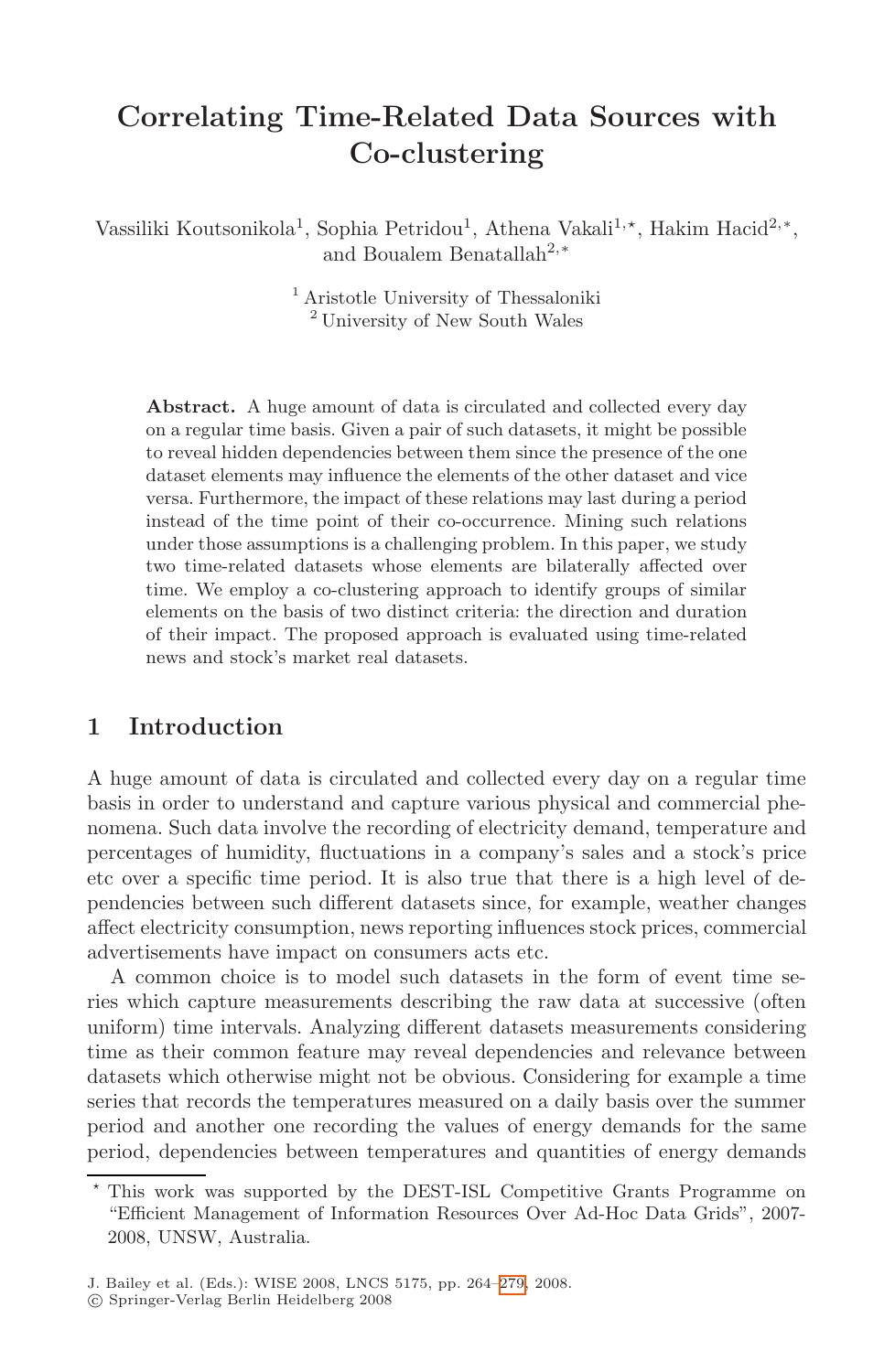can be found. Such interactions may be further used in forecasting in order to predict future outcomes. News and market datasets are a quite representative such scenario, since, for example, news announcements would be an indication of either the increase or decrease in specific stocks' values. These datasets exist parallel in time and finding relationships and/or dependencies between them will largely impact investors, traders, journalists and news agencies. Relevance between these datasets seems to be of high interest since currently almost all major news agencies offer market information (such as stocks rates, flow) on their portals' index page.

| Datasets                                         | Representation Methodology |              |                                     |  |  |
|--------------------------------------------------|----------------------------|--------------|-------------------------------------|--|--|
|                                                  | vectors time               |              |                                     |  |  |
|                                                  |                            | series       |                                     |  |  |
| Financial news articles, stock mar- $\sqrt{\ }$  |                            |              | k-NN learning algorithm, regression |  |  |
| ket data $[13]$                                  |                            |              | analysis, neural networks           |  |  |
| historical $\checkmark$<br>Newsgroups articles,  |                            |              | Natural Language Processing, Time   |  |  |
| stock market data [12]                           |                            |              | Delay Neural Network                |  |  |
| Archives of news articles and stock $\checkmark$ |                            |              | Segmentation, Clustering, Support   |  |  |
| data [6]                                         |                            |              | Vector Machines                     |  |  |
| News headlines, quoted exchange $\checkmark$     |                            |              | Classification rules                |  |  |
| rate data [11]                                   |                            |              |                                     |  |  |
| Historical data of electricity con-              |                            | $\checkmark$ | Regression models                   |  |  |
| sumption and weather [10]                        |                            |              |                                     |  |  |

| <b>Table 1. Related Work</b> |  |  |
|------------------------------|--|--|
|------------------------------|--|--|

Existing approaches that attemp[t](#page-1-0) to find dependencies between time-related datasets combine ideas from various research areas such as data mining, engineering and mathematical programming. A summarization of these approaches is given in Table 1. According to the authors knowledge, all earlier work considers that there exists a "one-way" impact between the involved datasets. For example, works in [13], [12], [6] and [11] study the impact of news on financial data while in [10] electricity demands are forecasted in terms of meteorological parameters. However, these dependencies are often bidirectional as the authors realized from their experience in the ADAGE project  $<sup>1</sup>$ . In financial world, for</sup> [ex](#page-14-2)[am](#page-14-3)p[le,](#page-14-4) a banks' corporation announcement could trigger significant stocks' fluctuation while a stock-market's crash would certainly raise political statements. Besides the direction, the duration of these interactions is also of high interest since the impact of one event to another may last for a period instead of the time point of their co-occurrence.

<span id="page-1-0"></span>In this paper, we use co-clustering to simultaneously yield clusters of elements from two different but related over time datasets. Co-clustering is proposed as a more suitable approach, which has been used in grouping together elements from different datasets [2], [3], [7]. We apply the proposed model on coinstantaneous news and financial datasets to reveal dependencies between them. It was quite

<sup>1</sup> ADAGE project: http://cgi.cse.unsw.edu.au/ soc/adage/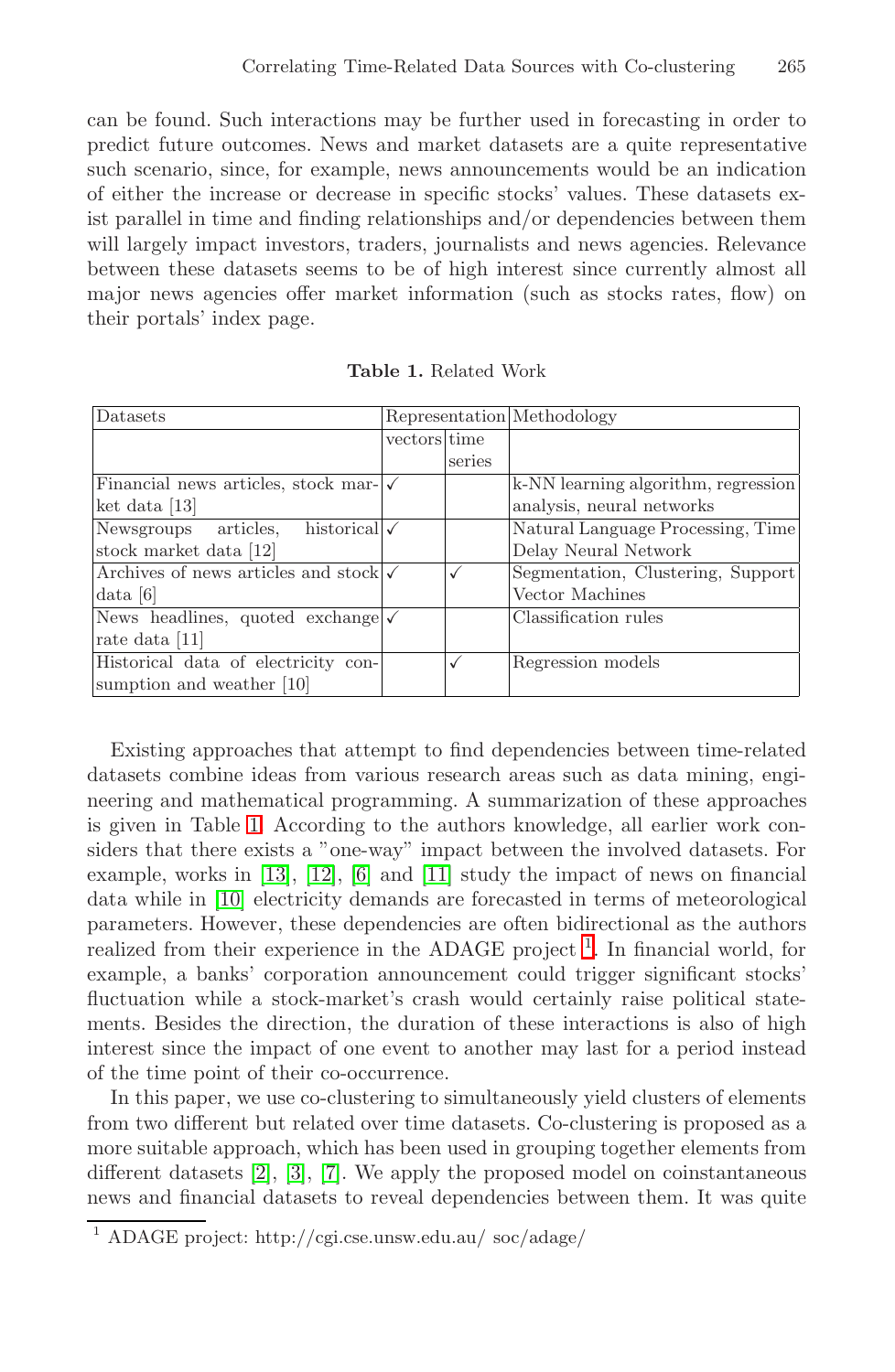challenging to deal with such distinct datasets due to their different formats and scales and their preprocessing was carried out by proposing data structures tailored to each dataset and resulting in formats that could be commonly processed. The experimentation results show that the proposed framework manages to reveal relations between news and stocks with respect to their short and long term interactions. Our main contribution is summarized in proposing a framework for clustering mutually affected datasets, by considering the following criteria:

- **–** duration of impact is taken into acc[ou](#page-2-0)nt to construct the data sources representation structures (vectors). A ti[m](#page-9-0)e window parameter  $w$  is used to extend original data sources vectors in a common time-aware format which will involve duration in the co-cluster[ing](#page-14-5) process.
- **–** direction of influence is "embedded" in the calculation of similarities between data sources. A weight factor  $\alpha \in [0 \dots 1]$ , which characterizes the role of a data source ranging from a triggering to a triggered status, is employed.

<span id="page-2-0"></span>The remainder of the paper is organized as follows. Section 2 defines our problem whereas Section 3 analyzes the proposed co-clustering approach. Section 4 provides the experimentation on both synthetic and time-related news and stocks market data. The conclusions are presented in Section 5.

# <span id="page-2-1"></span>**2 Problem Formulation**

Consider two time-related datasets where elements of the first dataset trigger elements belonging to the other and vice versa. We define  $A = \{a_1, \ldots, a_n\}$  to be the first dataset containing n elements,  $B = \{b_1, \ldots, b_m\}$  to be the second dataset consisting of m elements and  $T = \{1, \ldots, t\}$  to be the set of t time points. Then, for each  $a_i$  element,  $i = 1, \ldots, n$ , we define the vector  $VA(i, :)$  to track its t measurements:

$$
VA(i, :) = (VA(i, 1), \dots, VA(i, t))
$$
\n(1)

where  $VA(i, l), l = 1, \ldots, t$ , indicates the value of the element  $a_i$  during the time point *l*. All the  $VA(i,:)$  vectors are organized in the n x t table VA. For

| Symbol                     | Description                                 |
|----------------------------|---------------------------------------------|
| n, m                       | Number of elements in the two datasets      |
|                            | Number of time points                       |
| $A = \{a_1, \ldots, a_n\}$ | Set of the first dataset elements           |
| VA                         | $nxt$ table of the A dataset measurements   |
| $B = \{b_1, \ldots, b_m\}$ | Set of the second dataset elements          |
| VB                         | $mxt$ table of the $B$ dataset measurements |
| $T = \{1, \ldots, t\}$     | Set of time points                          |
| $\overline{w}$             | Time window                                 |

**Table 2.** Basic symbols notation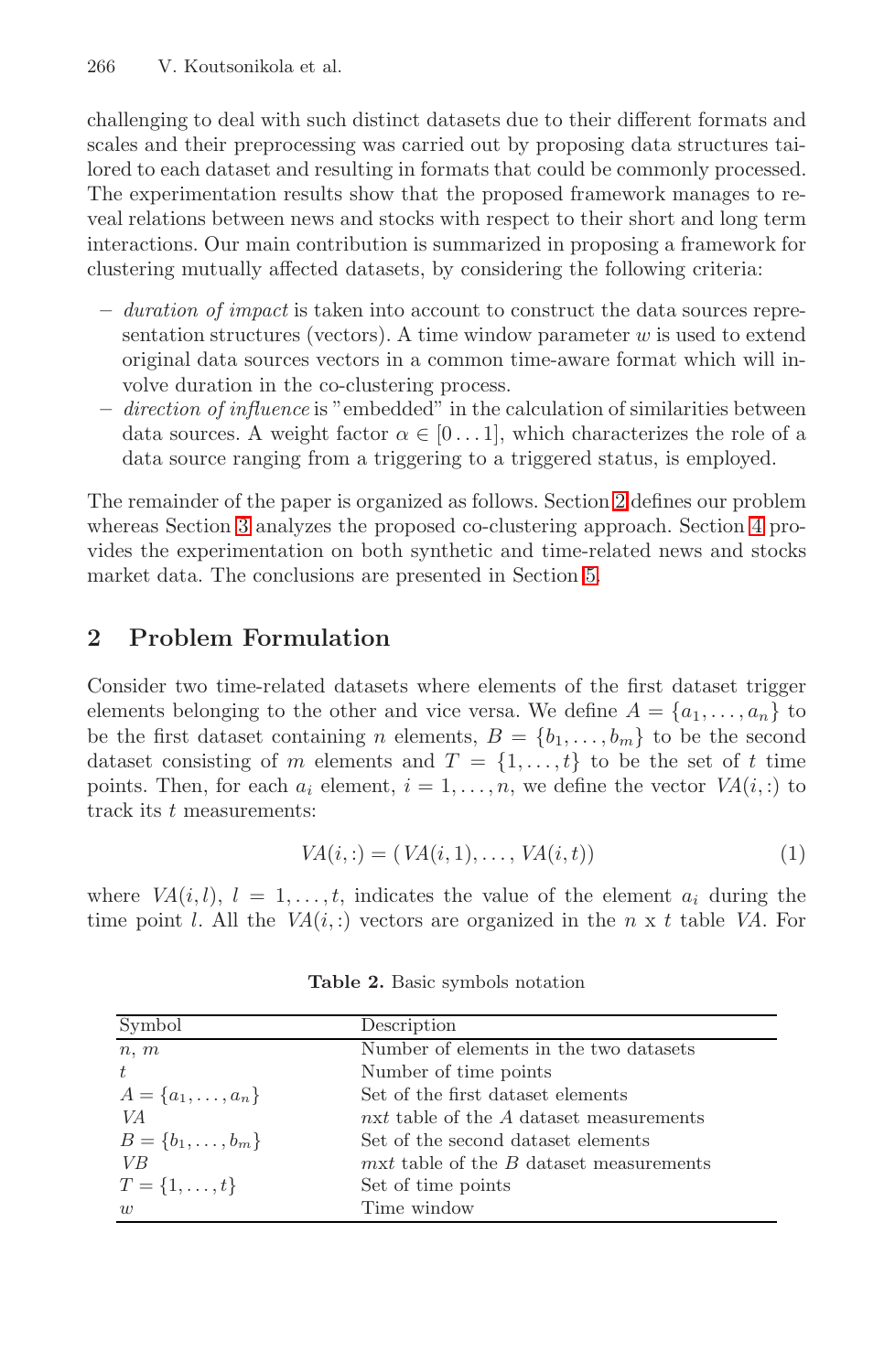<span id="page-3-2"></span>the second dataset B, we similarly define the VB two dimensional  $m \times t$  table which consists of m  $VB(j,:)$  multidimensional vectors that provide the values of element  $b_j$ ,  $j = 1, \ldots, m$ , over time:

$$
VB(j,:) = (VB(j, 1), \dots, VB(j, t))
$$
\n(2)

The  $VB(j, l)$  element indicates the value of  $b_j$  during the time point l.

Based on the above, we consider that a measurement of element  $a_i$   $(b_i)$  on time point l i.e.  $VA(i, l)$  ( $VB(j, l)$ ) affects measurements on elements  $b_i(a_i)$  for a period starting from l and lasting up to  $l + w - 1$  (w is the so-called time window),  $w = 1, \ldots, t$ . In practice, for  $1 \leq l \leq t - w + 1$  the time duration of impact is w, whereas for  $t - w + 2 \leq l \leq t$  the corresponding impact time period may last from  $w - 1$  down to 1.

<span id="page-3-1"></span>In the proposed approach, it is important to identify the problem to be solved, since as mentioned earlier we are dealing with two distinct criteria: the bilateral relation between our datasets and the time period of their interaction (expressed by w). More specifically, given the set A of n elements, the set B of m elements, the set  $T$  of  $t$  time points, the time window  $w$  and the desired number of clusters k we are looking for k subsets such that each subset contains both  $a_i$  and  $b_i$ elements. Members of each subset should be strongly related in terms of both the direction and duration of their impact. Thus, based on the above, we can define the TIME-RELATED DATA CO-CLUSTERING problem as follows:

Problem 1 (TIME-RELATED DATA CO-CLUSTERING). Given two time-related datasets A and B of n and m elements respectively, a set T of t time points, the integers w and k and a *Similarity* function, find a set C of k subsets  $C =$  $\{C_1,\ldots,C_k\}$  such that  $\sum_{x=1}^k \sum_{a_i,b_j \in C_x} Similarity(a_i,b_j), i = 1,\ldots,n$  and  $j =$  $1, \ldots, m$ , is maximized.

The Similarity [fu](#page-15-3)nction should capture our two main criteria, namely the bilateral influence between data elements and its duration.

### <span id="page-3-0"></span>**3 Capturing Impact between Datasets**

#### **3.1 Measuring Similarities**

A common measure used to capture similarity between two (same dimension) vectors is the Cosine Coefficient [14] which calculates the cosine of the angle between them. The cosine coefficient  $CC(i, j)$  between two vectors  $VA(i, :)$ , where  $i = 1, \ldots, n$ , and  $VB(j, :)$ , where  $j = 1, \ldots, m$ , of the same length t is defined as follows:

$$
CC(i,j) = \frac{VA(i,:) \cdot VB(j,:)}{|VA(i,:)| \cdot |VB(j,:)|} = \frac{\sum_{l=1}^{t} VA(i,l) \cdot VB(j,l)}{\sqrt{\sum_{l=1}^{t} VA(i,l)^2 \cdot \sum_{l=1}^{t} VB(j,l)^2}}
$$
(3)

Using cosine coefficient to measure similarities between the vectors  $VA(i, :)$ and  $VB(j,:)$ , we manage to capture their relation under the assumption that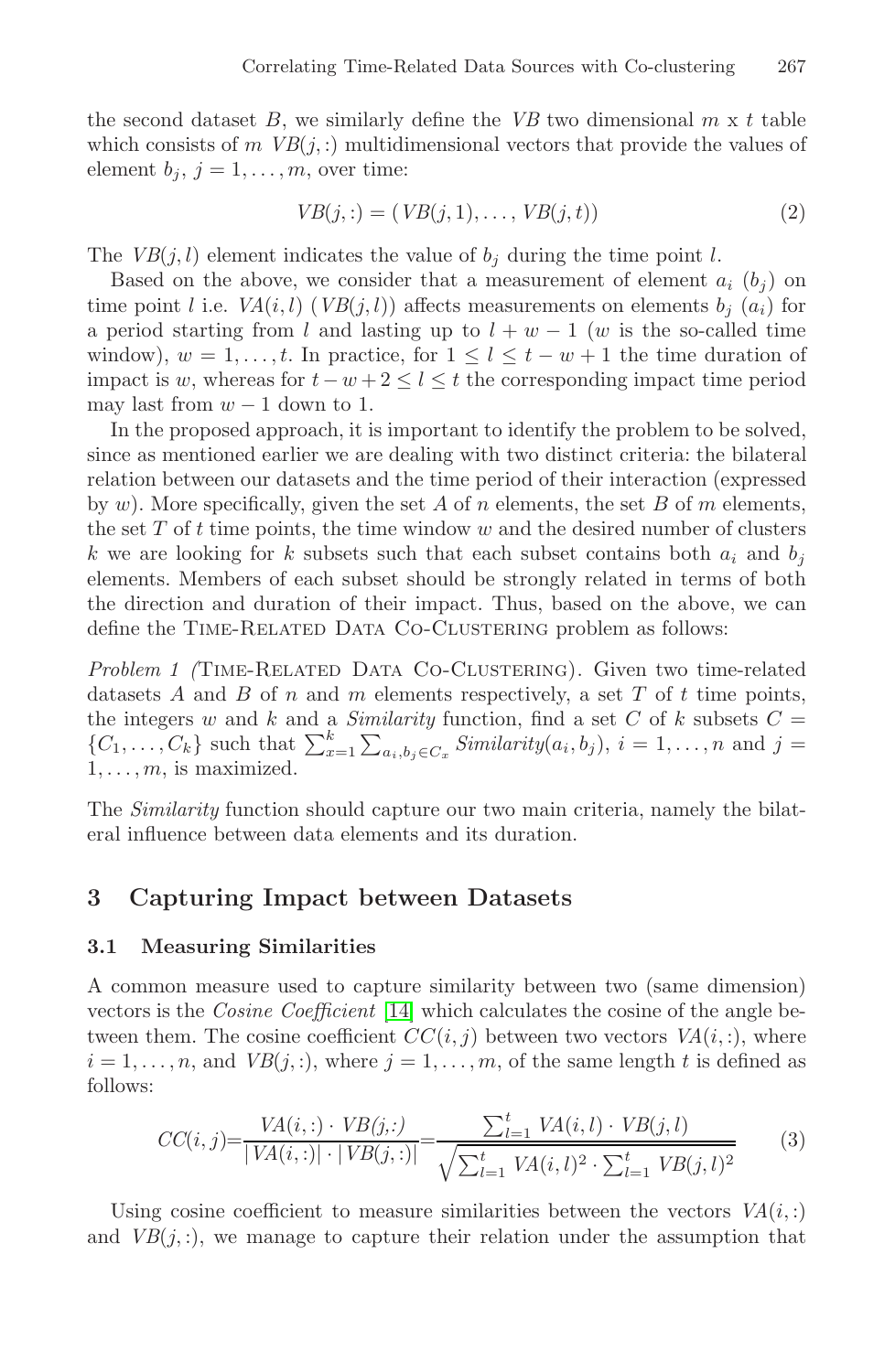$VA(i, l)$  and  $VB(j, l)$  values can be related on the basis of time l. In our framework,  $a_i$  elements may trigger  $b_i$  elements and at the same time,  $b_i$  elements may trigger  $a_i$  elements for up to w successive time points after the triggering element has occurred. However, the correlation coefficient applied on  $VA(i,:)$  and  $VB(j,:)$  captures neither the bilateral relations nor the impact over the time window w. Thus, we firstly extend the  $VA(i,.)$  and  $VB(j,:)$  vectors in order to include time window  $w$ . Then, we use the correlation coefficient in conjunction with the extended vectors and we create two  $n \times m$  tables, namely the AB and BA to represent the impact of  $a_i$  elements on  $b_i$  and vice versa.

**Definition 1** (THE EXTENDED TRIGGERING VECTOR). Given a t-dimensional triggering vector  $VA(i,:)$  with measurements of a period of t time points, and a time window w  $(w = 1, \ldots, t)$ , we define its extended triggering  $t_1$ -dimensional vector  $VAE(i,:), t_1 \geq t$ , which is constructed by putting up to w repetitive  $VA(i, l)$ values, between each pair of the  $VA(i, l)$  and  $VA(i, l + 1)$  measurements.

**Lemma 1.** Let  $VAE(i,:)$  be the extended triggering vector of  $VA(i,:)$ . Given that the  $VA(i,:)$  consists of t measurements which will be repeated up to w successive times and  $t_1$  represents the number of values of the VAE(i,:) vector, it holds that:

$$
t_1 = t * w - \frac{w(w-1)}{2} \tag{4}
$$

*Proof.* We split the t values of the  $VA(i,:)$  vector into two groups. The first contains the values l, where  $1 \leq l \leq t-w+1$ , which will be repeated w successive times. The second group contains the values l, where  $t - w + 2 \leq l \leq t$ , which will be repeated from  $w - 1$  down to 1 times (i.e. the  $t - w + 2$  value will be repeated  $w-1$  times, the  $t-w+3$  value will be repeated  $w-2$  times and that will continue until the last  $t$  value that will be presented 1 time). This second group contains a number of elements equal to an arithmetic sequence from 1 to  $w - 1$ . As a result:

$$
t_1 = (t - w + 1) * w + \frac{w - 1}{2} * w = t * w - \frac{w * (w - 1)}{2}
$$

**Definition 2** (THE EXTENDED TRIGGERED VECTOR). Given a t-dimensional triggered vector  $VB(j,:)$  of t measurements of a period of t time points, and a time window w  $(w = 1, \ldots, t)$ , we define its extended triggered  $t_2$ -dimensional vector  $VBE(j,:), t_2 \geq t$ , which is constructed by putting a group of up to w values  $VB(j, l) \ldots VB(j, l + w - 1)$  between each pair of the  $VB(i, l)$  and  $VB(i, l + 1)$ measurements.

**Lemma 2.** Let  $VBE(j,:)$  be the extended triggered vector of  $VB(j,:)$ . Given that the  $VB(j,:)$  consists of t measurements which will be repeated as groups of maximum w successive values and  $t_2$  represents the number of values of the  $VBE(i,:)$  vector, it holds that:

$$
t_2 = t * w - \frac{w(w-1)}{2} \tag{5}
$$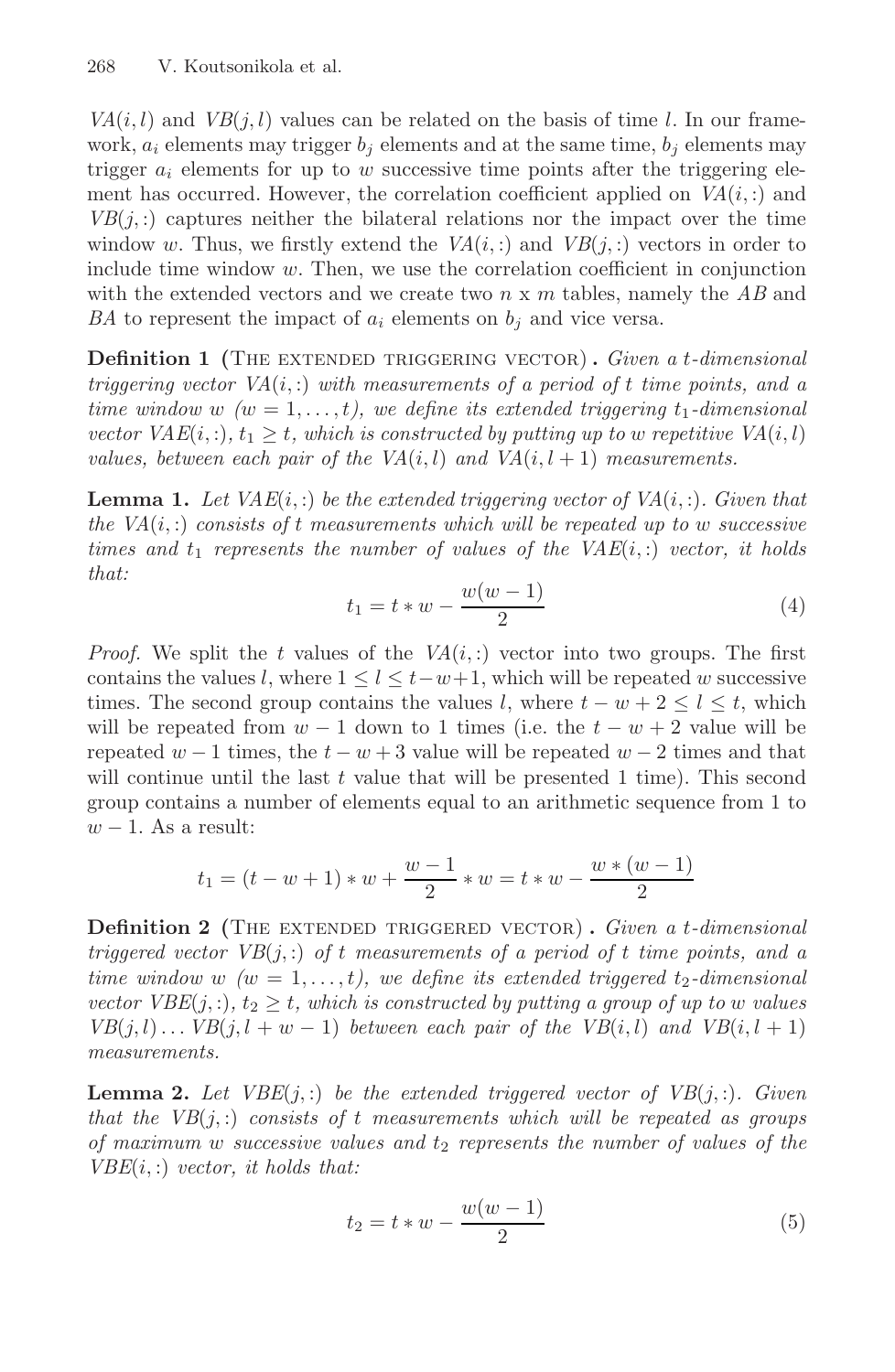Pr[oof.](#page-5-0) The proof is similar to that of Lemma 1.

<span id="page-5-0"></span>Example 1. [Let](#page-5-1)  $VA(1,:) = [0.2 \ 0.3 \ 0.4]$  denote the vector with the measurements describing data element  $a_1$  for 3 time points and  $VB(1,.)=[2 5 6]$  the vector of element  $b_1$  for the same time period. We assume that  $w = 2$ . Considering that  $a_1$  triggers  $b_1$ , the value 0.2 of  $a_1$  that was recorded on time point 1 affects the values 2 and 5 of  $b_1$  on time points 1 and 2. Similarly, the value 0.3 of  $a_1$  will affect values 5 and 6 of  $b_1$  while the last value 0.4 of  $a_1$  will affect only the last value 6 of  $b_1$ . Figure 1(a) shows the extended vectors and their relation. On the other hand, considering that  $b_1$  triggers  $a_1$  the extended vectors and their relation are depicted in Figure 1(b).  $\Box$ 

<span id="page-5-1"></span>

**Fig. 1.** The extended vectors for  $w = 2$ 

From Lemmas 1 and 2, it holds that  $t_1 = t_2$  and thus, we can use the  $VAE(i,:)$ and  $VBE(j,:)$  vectors, instead of  $VA(i,:)$  $VA(i,:)$  $VA(i,:)$  and  $VB(j,:)$ , in Equation 3 to calculate their similarity. Since the impact of time window  $w$  is "embedded" into the extended vectors the cosine coefficient will capture the duration of impact between elements. Equations 4 and 5 indicate that the cost in terms of space complexity shifts from  $O(t)$  to  $O(tw)$  i.e. the space burden posed by the extended vectors depends on  $w$  value chosen.

<span id="page-5-2"></span>Based on the above, we create the  $n \times m$  AB and BA tables in order to proceed to the impacts' direction criterion. The  $AB(i, j)$  element indicates the similarity between  $VAE(i,:)$  and  $VBE(j,:)$  (evaluated by Equation 3) in case that  $VAE(i,:)$ acts as the triggering and  $VBE(j,:)$  as the triggered vector, while the  $BA(i,j)$ element indicates the similarity between the former vectors in case that  $VBE(j,:)$ triggers the  $VAE(i,.)$  vector. We notice that the values of elements of the AB and BA tables fall in the interval  $[-1, 1]$  as  $CC(i, j)$  expresses the cosine of the angle that these vectors define.

Next, we combine the information of tables  $AB$  and  $BA$  in the formula of the  $Similarity(a_i, b_i)$  function via a weight factor  $\alpha$ :

$$
Similarity(a_i, b_j) = \alpha * AB(i, j) + (1 - \alpha) * BA(i, j)
$$
\n(6)

The values of  $\alpha$  fall in the interval [0..1] differentiating the significance of the bilateral relation between  $a_i$  and  $b_j$  data elements. More specifically, when  $\alpha = 1$ , Similarity $(a_i, b_j) = AB(i, j)$ , we consider solely the impact of  $a_i$  to  $b_j$ , while for  $\alpha = 0$ , Similarity $(a_i, b_j) = BA(i, j)$ , we consider that only  $b_j$  affects  $a_i$ . For any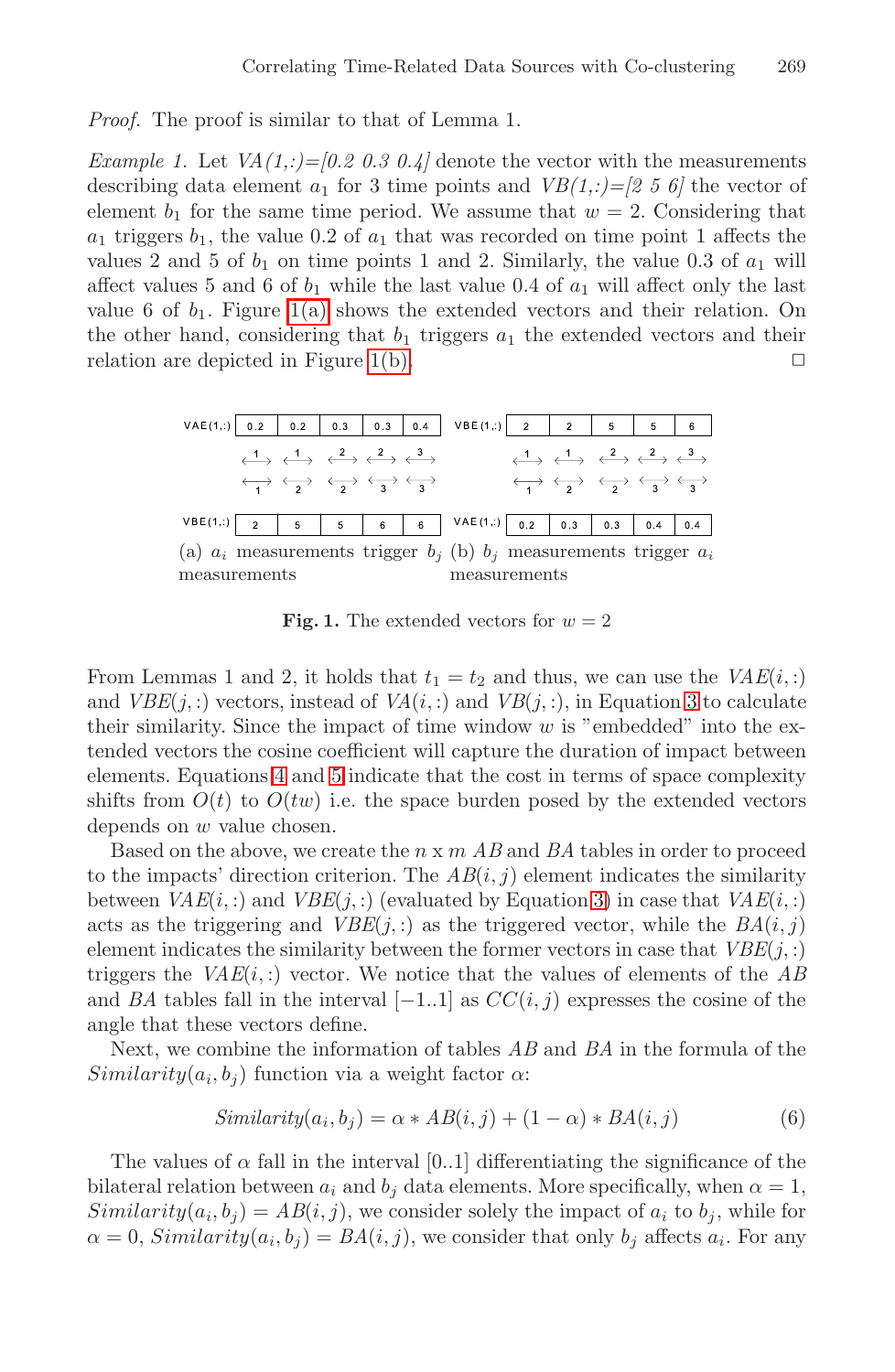other value of  $\alpha$ , we consider a mutual impact between  $a_i$  and  $b_j$  balanced by the choice of  $\alpha$ . Thus, the *Similarity* function (Equation 6) captures our two distinct criteria, since  $\alpha$  balances the direction of the bilateral relations between  $a_i$  and  $b_j$  and duration period w is "embedded" in the construction process of the AB and BA tables (since they are created by the extended triggering and triggered vectors).

#### **3.2 Dataset Representation**

Applying a typical clustering algorithm on the table structured defined in previous subsection would yield clusters of elements from only one dataset. Since our problem deals with a simultaneous clustering we need a convenient data structure which, on one hand, will keep the information stored in vectors and tables' and, on the other hand, will enable the datasets co-clustering. A graph is such a convenient structure, since it can represent relations between two sets of element[s \[1\] a](#page-6-0)nd it has been already used in co-clustering approaches [2], [7]. In our case, we use a bipartite graph with its vertices and edges indicating the datasets' eleme[nt](#page-5-2)s and their similarities respectively. Edges relate data elements on the basis of the direction and duration of their relations, the two criteria of the Similarity function.

<span id="page-6-0"></span>We assume an undirected bipartite graph  $G = (A, B; E)$  where  $A = \{a_1, a_2, a_3\}$ and  $B = \{b_1, b_2, b_3\}$  are two sets of vertices corresponding to the time-related datasets and E is the set of edges  $\{\{a_i, b_j\} : a_i \in A, b_i \in B\}$  connecting nodes in A and B as depicted in Figure 2(a). In this bipartite model, the  $\{a_i, b_j\}$  edges are undirected since the relation between  $a_i$  and  $b_j$  is bidirectional and is expressed by the *Similarity* function (Equation 6), while there are no edges between elements in A or between elements in B.

In practice, the  $Similarity(a_i, b_i)$  serves as an edge weighting function which captures both the direction and duration of impact between  $a_i$  and  $b_j$ . Given the

<span id="page-6-1"></span>

rected bipartite graph G

**Fig. 2.** Data representation and partitioning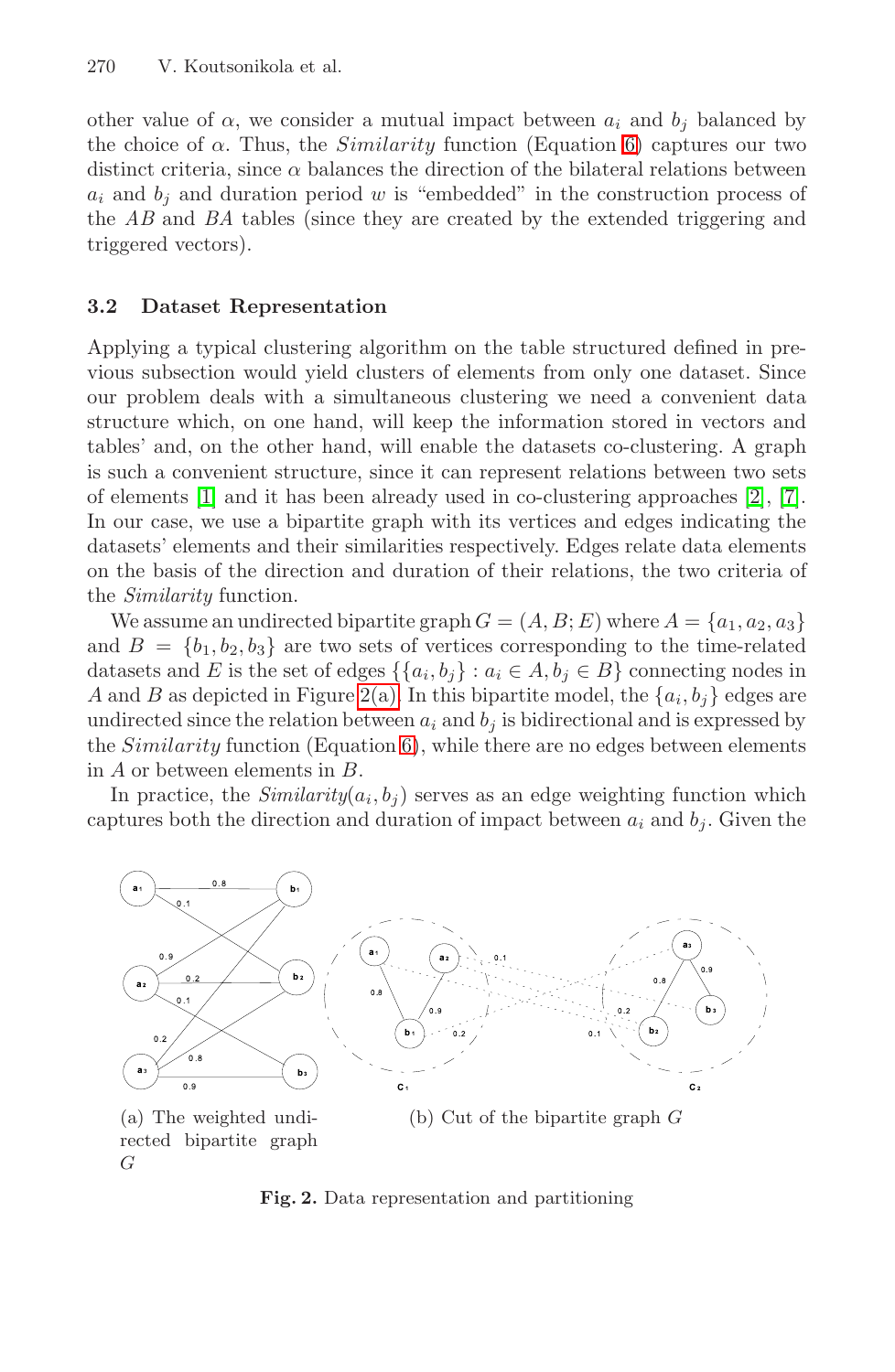similar[it](#page-3-1)y values between each pair of related  $a_i$  and  $b_j$  vertices, we can define the  $n \times m$  symmetric table WE to express the weights of graph's edges:

<span id="page-7-0"></span>
$$
WE(a_i, b_j) = Similarity(a_i, b_j)
$$
\n
$$
(7)
$$

*Example 2.* [In](#page-6-1) Figure 2(a),  $WE(1, 1) = 0.8$  while  $WE(1, 2) = 0.1$  indicating that the element  $a_1$  is more related with the element  $b_1$  than with the element  $b_2$ .  $\Box$ 

<span id="page-7-1"></span>According to Problem 1 each of the k subsets  $C_1, C_2, \ldots, C_k$  includes elements from both datasets such that  $a_i$  and  $b_j$  will belong to the same  $C_x$ , where  $x = 1, ..., k$ , once their  $WE(a_i, b_j)$  contributes to the maximization of  $\sum_{x=1}^{k} \sum_{a_i, b_j \in C_x} Similarity(a_i, b_j)$ . Let us consider the graph G depicted in Figure 2(a) and assume that we want to create  $k = 2$  clusters. It is obvious that the 2-partitioning of Figure  $2(b)$  should maximize the sum of similarities between elements of the same clusters (intra-clusters sum) [an](#page-14-6)d minimize the sum [of](#page-3-1) similarities between elements of different clusters (inter-clusters sum). The last, inter-clusters sum is expressed by:

$$
\sum_{a_i \in C_x} \sum_{b_j \in C_y} WE(a_i, b_j) \tag{8}
$$

where  $x, y = 1, \ldots, k$  and  $x \neq y$ , and corresponds to the *cut* of the graph G. Its minimization provides a solution to the g[ra](#page-7-0)ph partitioning problem [4]. Therefore, Problem 1 is transformed into a graph k-partitioning problem.

#### **3.3 The Co-clustering Approach**

The k-partitioning of the graph  $G$  implies the creation of  $k$  groups with elements originating from both  $A$  and  $B$  datasets which is our co-clustering approach's goal. Moreover, given that the edges of the graph G carry information about the direction and duration of impact between elements (Equation 7), our coclustering approach considers these two criteria.

Given that o[ur p](#page-7-0)roblem has been transformed into a cut minimization problem on a weighted undirected graph, we define structures that will provide meaningful information about the underlying data model and will contribute in the coclustering of  $a_i$  and  $b_j$  elements. Since the importance of a graph's vertex is characterized by its degree we define two degree tables, namely the  $n \times n$  diagonal table  $D_A$  and the m x m diagonal table  $D_B$ . In the weighted graph G the degree of a vertex is the sum of the edges' weights adjacent to it. Thus, the  $D_A$  contains the degree of the  $a_i$  elements while the  $D_B$  consists of the degrees of the  $b_i$ elements. Based on WE (Equation 7) we define  $D_A$  and  $D_B$  as follows:

$$
D_A(i, i) = \sum_{j=1}^{m} WE(a_i, b_j), i = 1, ..., n
$$
  

$$
D_B(j, j) = \sum_{i=1}^{n} WE(a_i, b_j), j = 1, ..., m
$$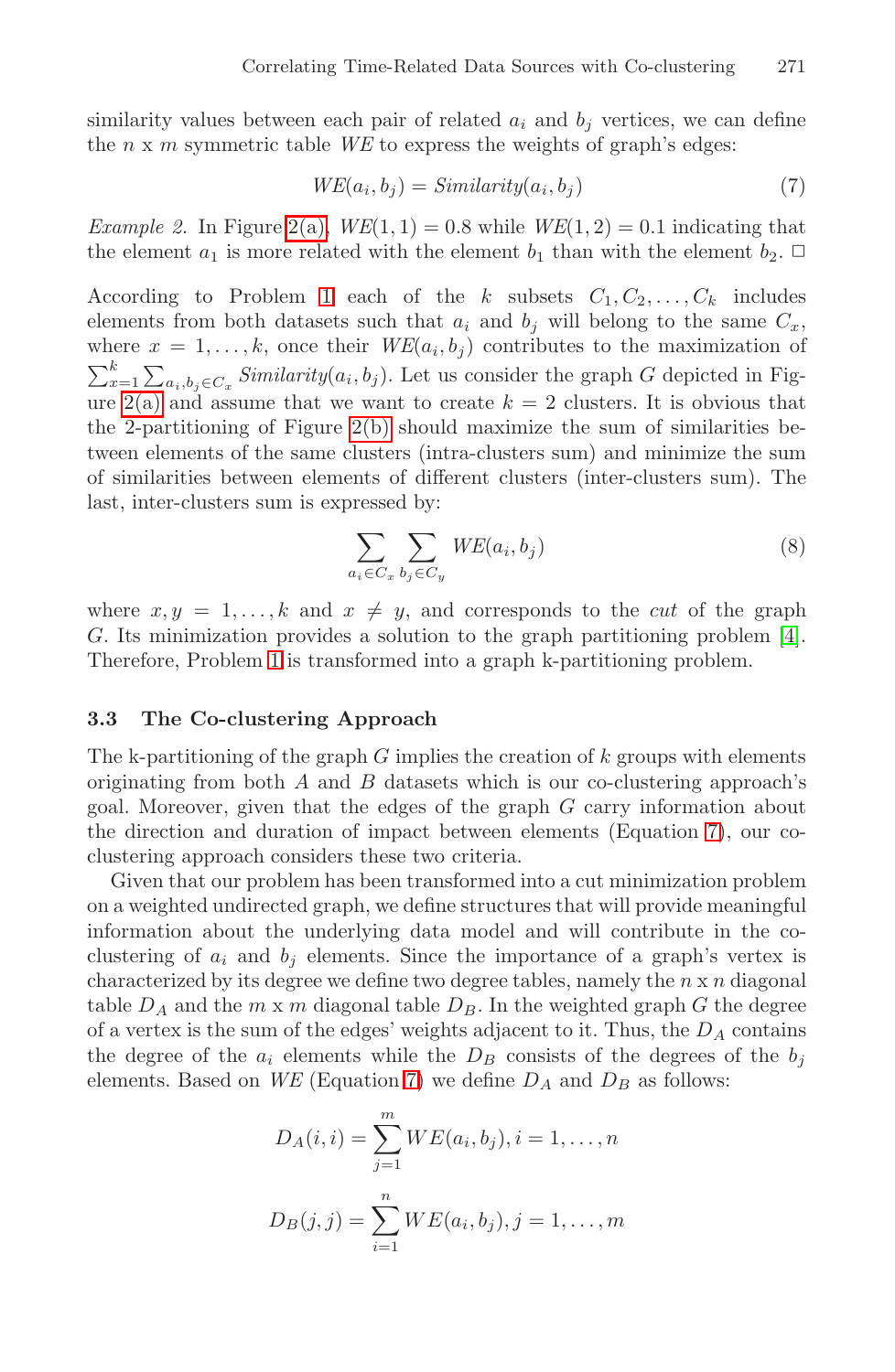Insp[ire](#page-14-2)d from spectral clustering approaches in [2] and [7] and given the  $D_A$ ,  $D_B$  and WE tables, we create the n x m two dimensional table WAB:

$$
WAB = D_A^{-1/2} WED_B^{-1/2}
$$

The  $D_A^{-1/2}, D_B^{-1/2}$  tables originate from the diagonal tables  $D_A, D_B$  respectively and are used in order to result in the normalized table WAB.

As it has been proved  $[2]$ , the k left and right singular vectors of  $WAB$  will give us a k-partitioning of  $a_i$  and  $b_j$  elements respectively. We denote as  $L_A$  the n x k t[ab](#page-14-7)le of the left singul[ar](#page-14-8) vectors and  $R_B$  the m x k table of the right singular vectors. In order to perform a simultaneous clustering of  $a_i$  and  $b_j$  elements, we create the  $(n + m)$  x k two dimensional table SV defined as:

$$
SV = \begin{bmatrix} D_A^{-1/2} L_A \\ D_B^{-1/2} R_B \end{bmatrix}
$$

Then, we obtain the de[s](#page-7-1)ired  $k$  clusters [b](#page-7-1)y running a typical clustering algorithm such as k-means [9] or fuzzy c-means [5] on SV.

#### Algorithm 1. The Co-CLUSTERING algorithm.

**Input:** The A and B datasets containing n and m elements respectively over the t time points, the integers w and k and the factor a, where  $\alpha \in [0 \dots 1]$ .

**Ouput:** A set  $C = \{C_1, \ldots, C_k\}$  of k subsets consisting of elements from both A and B such that the sum of inter-clusters similarities defined by (8) is minimized.

- 1: /\*Preprocessing\*/
- 2:  $(VA, VB) = Preprocess(A, B)$
- 3: /\*Capturing duration of impact via  $w^*/$
- 4:  $(VAE, VBE) = ExtendedVectors(VA, VB, w)$
- 5: /\*Capturing direction of impact\*/
- 6:  $AB = CosineCoefficient(Triggering VAE, Triggered VBE)$
- 7:  $BA = CosineCoefficient(Triggering VBE, Triggered VAE)$
- 8:  $WE = a * AB + (1 a) * BA$
- 9: /\*Co-clustering\*/
- 10:  $(D_A, D_B) = DegreeTables(WE)$
- 11:  $WAB = D_A^{-1/2} WED_B^{-1/2}$
- 12:  $(L_A, R_B) =$  $(L_A, R_B) =$  $(L_A, R_B) =$  $(L_A, R_B) =$  SingularV ectors(WAB)
- 13:  $SV = IntegratedTable(D_A, D_B, L_A, R_B)$
- 14:  $C = FuzzyCmeans(SV, k)$

The Algorithm 1 solves the TIME-RELATED DATA CO-CLUSTERING problem taking into account the two distinct criteria, namely the direction and duration of datasets' relations. More specifically, during the preprocessing step we build the VA and VB tables according to the Equations 1 and 2. Considering that each row of these tables constitutes a vector, we incorporate time window w in their corresponding extended vectors VAE and VBE. Then, based on these extended vectors we form the AB and BA tables indicating the direction of relations as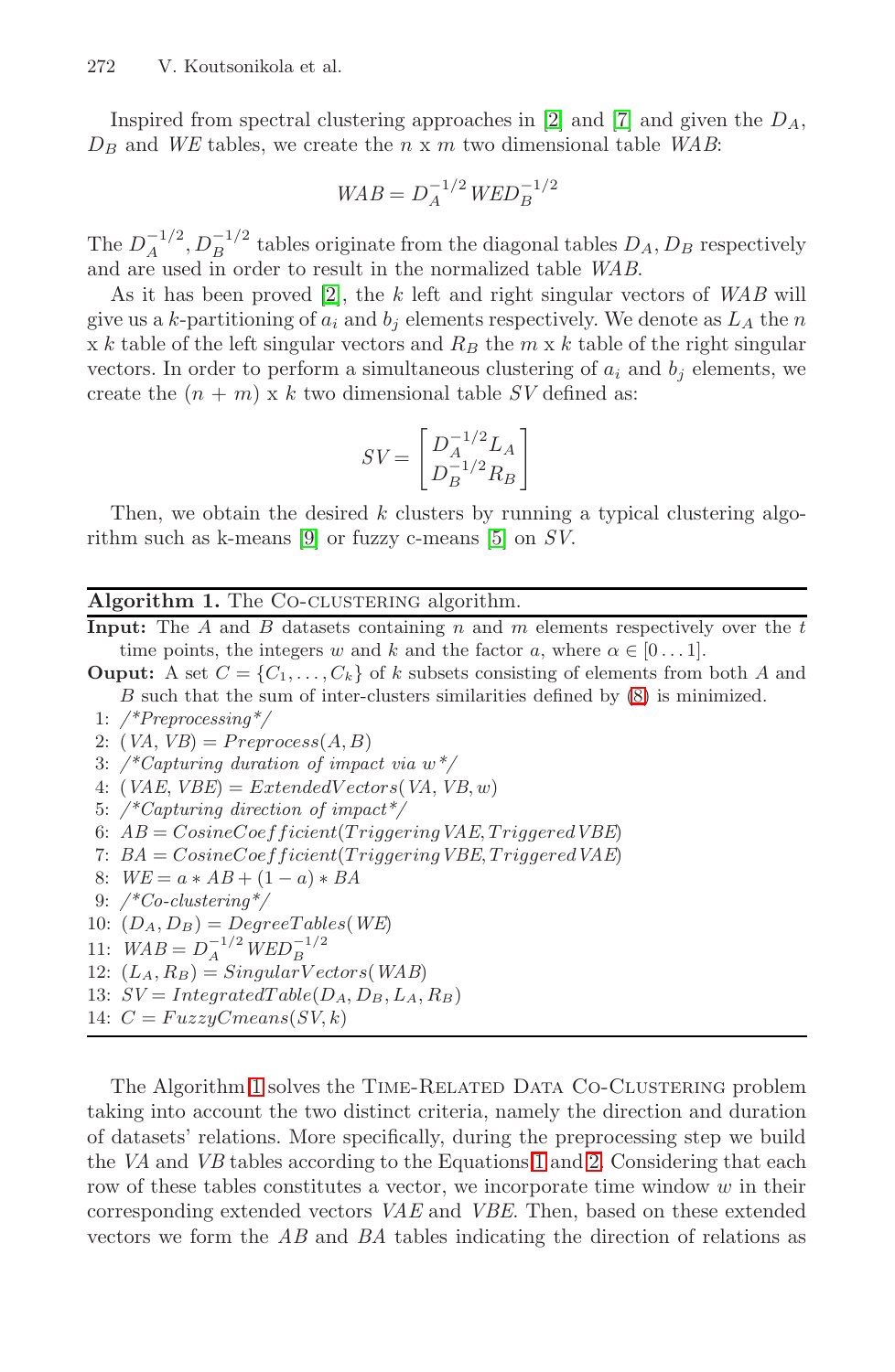<span id="page-9-0"></span>described in Subsection 3.1. These relations are quantified by the similarities recorded in the table WE (Equation 6). The factor  $\alpha$  weights the significance of the bilateral relations. Once the WE is created, we proceed to the co-clustering step. We create the  $D_A$  and  $D_B$  degree tables and then the WAB on which we apply a singular value decomposition in order to obtain the  $k$  left and right singular vectors organized in tables  $L_A$  and  $R_B$  respectively. We integrate  $D_A$ ,  $D_B$  and  $L_A$ ,  $R_B$  into SV on which we run the fuzzy c-means clustering algorithm. The algorithm finalizes the  $k$  clusters which contain elements from both  $A$  and  $B$ datasets. In fuzzy c-means the data elements can be assigned to all clusters with different probability. This is preferable compared to a hard clustering approach (e.g. k-means), sin[ce](#page-14-4) we are aiming at a flexible clustering scheme.

## **4 Experimentation**

To evaluate the proposed approach we carried out experiments on both synthetic and real datasets. Both types of datasets were needed in order to capture the perspective of the proposed algorithm and its actual behavior. In case of the synthetic data we choose not to experiment with a large-scale dataset in order to be able to drill down on the results [7]. However, our algorithm is scalable and applicable in larger-scale datasets as indicated by the real data experimentation. The algorithm's results are discussed in order to give an insight of its applicability and importance.

#### **4.1 Synthetic Data**

We consider the datasets  $A$  and  $B$  of sizes 9 and 12 respectively over 10 time point[s.](#page-10-0) To facilitate the results' discussion we assume that A represents news articles, B corresponds to stock market data [and t](#page-10-1)he time period refers to 10 days starting from Monday. Then, the news freque[ncy a](#page-10-2)nd stocks' fluctuation, recorded on tables VA and VB respectively, are visualized on Figures 3(a) and 3(b). The size of circles ranges to denote the values of VA and VB tables. Thus, all elements of VA exhibit some value on different days while in VB there are no values during the days 6 and 7 because these days refer to a weekend during which there is no "traffic" in stocks market.

As depicted in Figure 3 we consider  $k = 3$  groups of ele[me](#page-10-3)nts in each dataset w[hich a](#page-10-4)[re cle](#page-10-5)arly [sepa](#page-10-6)rated over time. In particular, in Figure  $3(a)$  we have the groups  $\{a_1, a_2, a_3, a_4\}$ ,  $\{a_5, a_6\}$  and  $\{a_7, a_8, a_9\}$  while in Figure 3(b) the elements are arranged as  $\{b_1, b_2, b_3, b_4, b_5\}$ ,  $\{b_6, b_7, b_8\}$  and  $\{b_9, b_{10}, b_{11}, b_{12}\}$ . We experimented tuning the factor  $\alpha$  to the values 0.1, 0.5, 0.9 and fixing the time window to the indicative value  $w = 3$ . Certainly, in practice, there are events that their impact lasts only one to two days or, to the other extent, whole months but these are the exception.

Due to the lack of space we present a small portion of the results in Figure 4. According to Figures  $4(a)$ ,  $4(b)$  and  $4(c)$ , it is apparent that our co-clustering succeeds in grouping together elements from both datasets. Moreover, we highlight results of different  $\alpha$  which show the behavior of our approach in terms of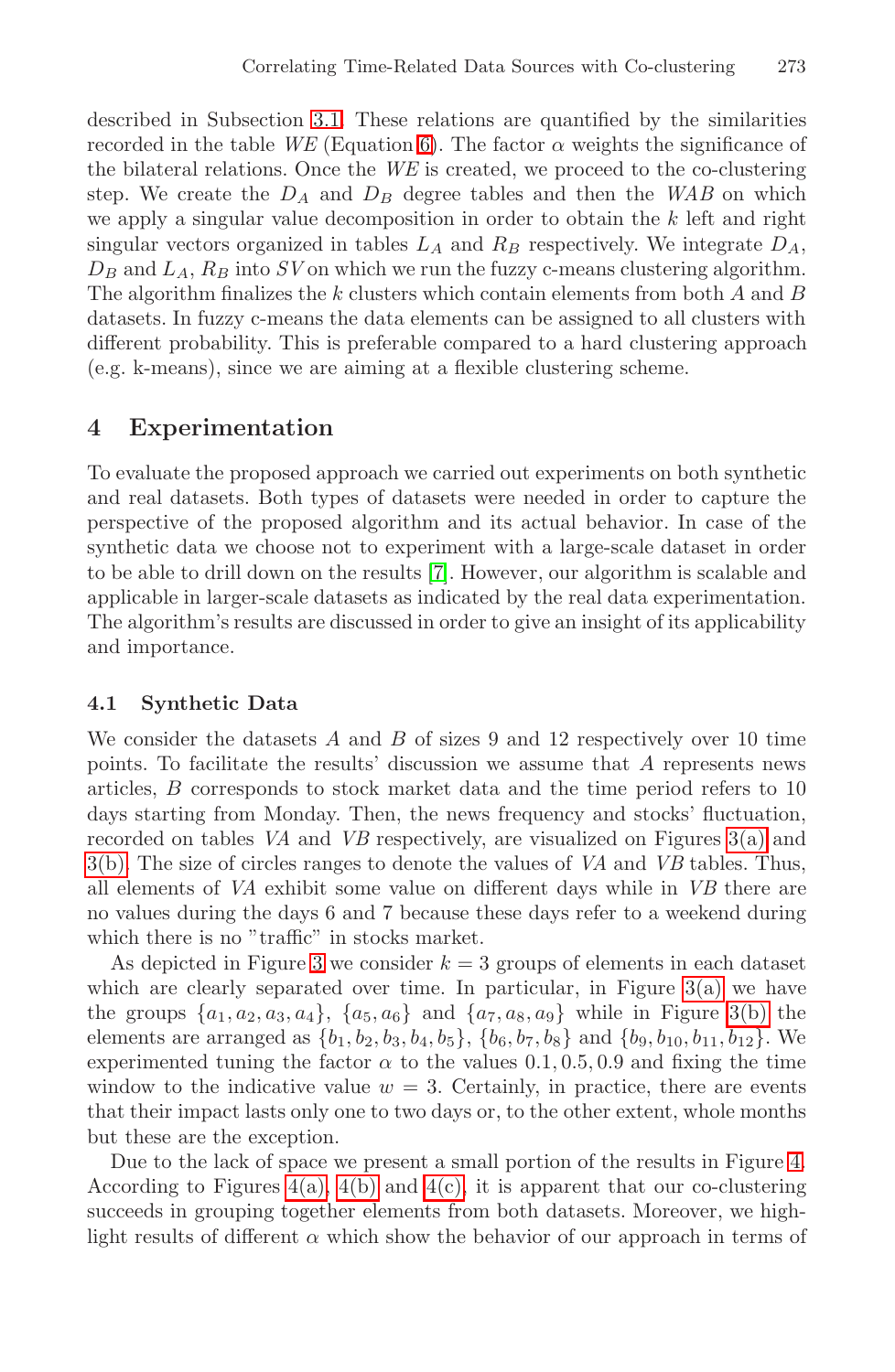<span id="page-10-2"></span><span id="page-10-1"></span><span id="page-10-0"></span>

<span id="page-10-5"></span><span id="page-10-4"></span>(a) The 9 x 10 news articles ta-(b) The 12 x 10 stock's market ble VA data table VB

**Fig. 3.** Synthetic data: the input tables

<span id="page-10-3"></span>

**Fig. 4.** Co-clustering over synth[etic d](#page-10-6)ata for  $k = 3$  and  $w = 3$ 

<span id="page-10-6"></span>the direction and duration of data interactions. More specifically, from Equation 6 it holds that when  $\alpha = 0.1$  $\alpha = 0.1$  $\alpha = 0.1$  our approach considers mainly the impact of stocks fluctuation on news articles. Based on this we can explain the result of Figure 4(a) where, for example, the news  $\{a_5, a_6\}$  and stocks  $\{b_6, b_7, b_8\}$  belong to the same cluster  $(C_2)$  indicating that stocks fluctuation at the end of a week affects news during weekend. For  $\alpha = 0.9$  (Figure 4(c)) it seems that a different co-clustering was produced where, for example, the news elements  ${a_5, a_6, a_7, a_8, a_9}$  were grouped together with stocks  ${b_9, b_{10}, b_{11}, b_{12}}$  (C<sub>3</sub>) denoting that news announcements during weekend have impact on the week stock market's opening. In case that  $\alpha = 0.5$  (Figure 4(b)), where there is a mutual interaction between news and stocks, the co-clustering is similar to that of the Figure 4(a) with the exception that the group  ${b_6, b_7, b_8}$  were split in two clusters. The  ${b_6, b_8}$  and  ${a_5, a_6}$  belong to the same cluster  $(C_3)$  since the value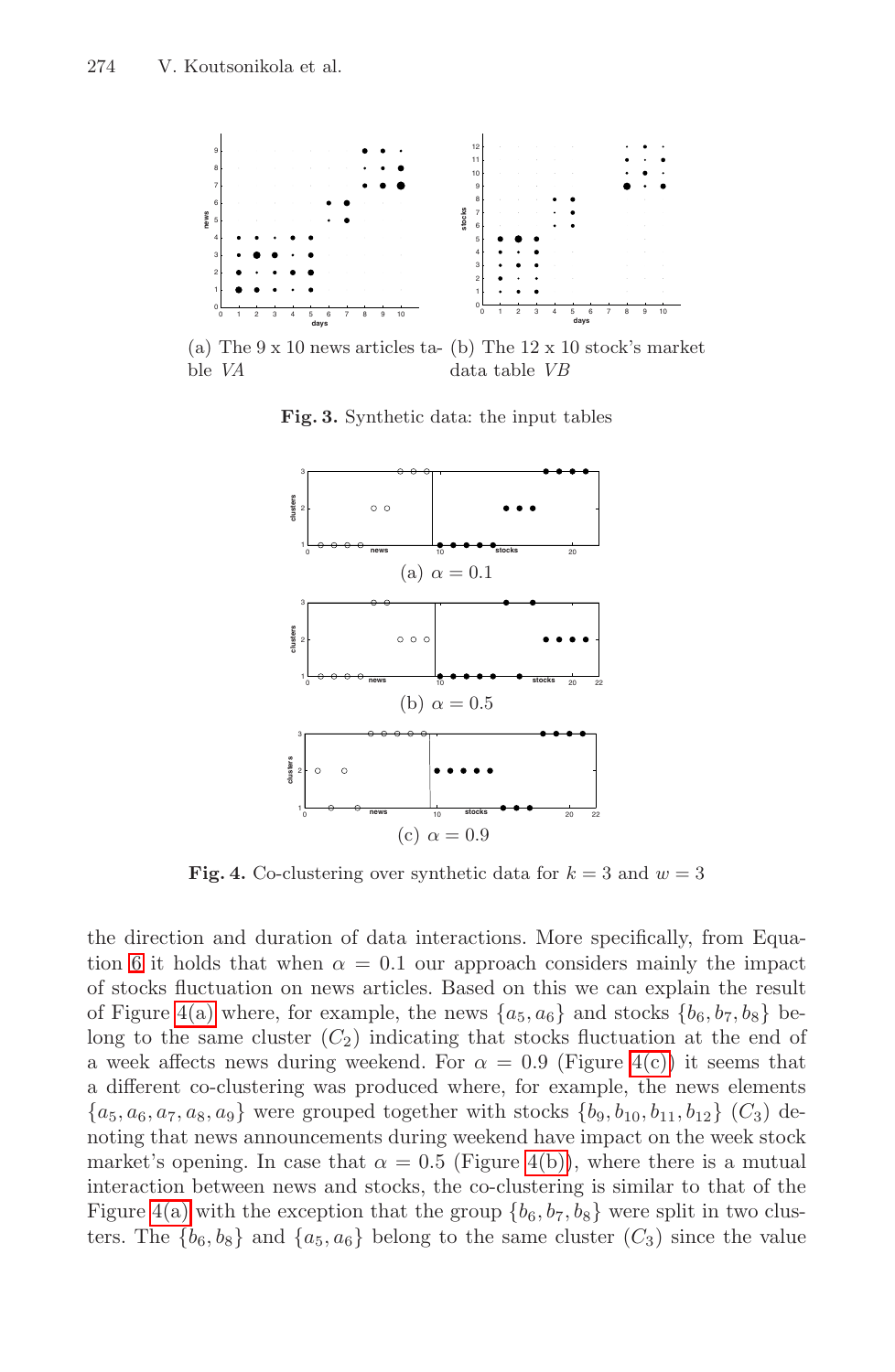$w = 3$  captures the duration of their impact. Specifically,  ${b_6, b_8}$  occur on Thursday and Friday and influence  $\{a_5, a_6\}$  which occur on Saturday and Sunday and vice versa. On the other h[an](#page-11-0)d, cluster  $C_1$  consists of  ${b_1, b_2, b_3, b_4, b_5, b_7}$  and  ${a_1, a_2, a_3, a_4}$  which all present values during the first 5 days.

#### **4.2 The News and Market Paradigm**

**Data Workload.** The proposed approach has been applied on real news and stock market datasets in order to find groups of related news topics and stocks. Our news dataset was retrieved by the Reuters  $2$  news archives for a time period of 6 months (June 2004 - November 2004). Codes and especially topic codes are normally used to identify or categorize a news story. Thus, we experimented with the news data based on their topic codes. More specifically, we handled news topics by calculating their daily frequency, since several topic codes may be assigned to a news story, and the idea was to recover the most interesting topics and discard not frequent topics or outliers. The retrieved news data was categorized in 290 topics. However, calculating the daily frequency of each topic for the 6 months i.e.  $t = 183$  days we conclude in keeping the 49 most popular topics i.e.  $n = 49$  topics (the rest refer to topics with either low i.e. 10 or high i.e. 40000 values of frequency). Thus, the first dataset input to our algorithm is the 49 x 183 news topics' frequency table VA.

Our stock-market data was retrieved by the Standard & Poor 500 index (S&P) historical data <sup>3</sup>. The S&P 500 carries information of about 500 companies and their stocks which fall into 119 categories according to the company's operation field (e.g. the AAPL stock of the Apple Computer's company belongs to the Computer Hardware category). The retrieved stock market data refers to the same time period i.e. June 2004 - November 2004. The source file (raw data) contains one record per stock and per day. The total number of stocks is  $m = 410$ while the 6 month period consists of  $t = 183$  days. Given the stock's daily open and close values (no data are given for weekends and holidays since stock markets are closed) we can define its fluctuation which describes the stock's behavior adequately. We calculate absolute values of stocks daily fluctuations since our aim was to find groups of related stocks that are strongly (either positive or negative) affected by news topics and vice versa. Thus, we create the 410 x 183 stocks' fluctuation VB table which is our algorithm's second dataset input.

<span id="page-11-0"></span>**Real Data Experiments.** We run the CO-CLUSTERING algorithm on the news and stocks datasets tuning the factor  $\alpha$  to the values 0.1, 0.5, and 0.9 in order to consider three distinct scenarios where news and stocks are mutually affected, while we initially fixed the time window to  $w = 3$ . This value of w enables us to observe short term influences which would probably be of the interest of small scale or occasional investors. Furthermore, we experimented with a higher value of time window i.e.  $w = 10$  in order to reveal long term interactions which

<sup>2</sup> Reuters: http://www.reuters.com/

<sup>3</sup> S&P500 historical data : http://kumo.swcp.com/stocks/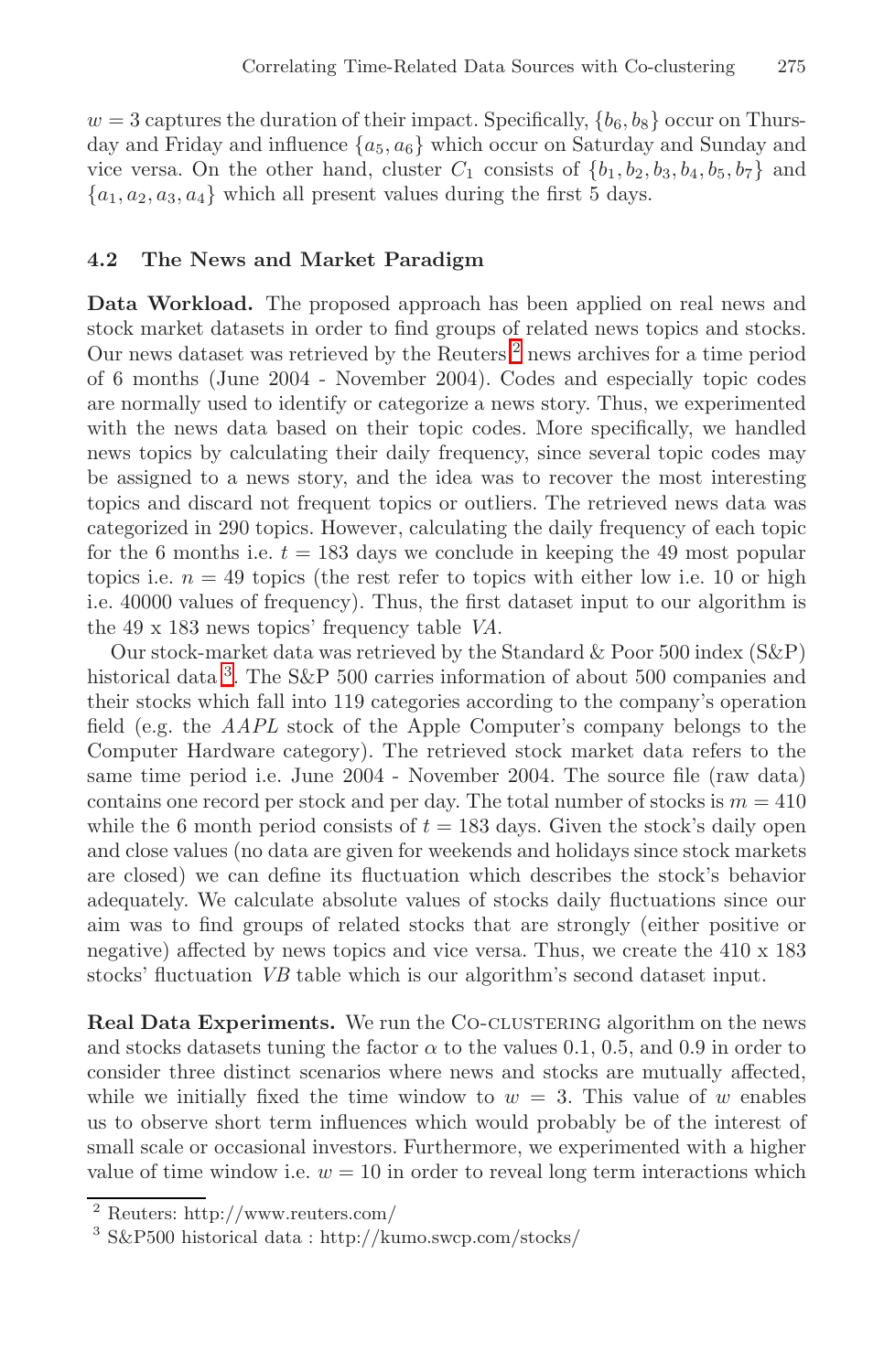concern long term traders, financiers or bankers. In our implementation, any value of w in the interval  $w = 1, \ldots, t$  can be given, since w is a parameter. However, we select the above values of w, since  $t = 183$  and, in practice, the dependencies between news and stock markets data rarely approximate the value of t. Finally, due to the lack of space, results are presented for  $k = 4$  and  $k = 5$ clusters.

Table 3 presents co-clustering results in terms of the number of members in each cluster for  $k = 5$  and for different values of w and  $\alpha$ . We observe that the obtained clusters relate elements from both datasets, since there is no cluster consisting solely of news or stocks. Moreover, both news topics and stocks are distributed in a balanced way to the  $k = 5$  clusters for  $w = 3$  and  $\alpha = 0.1, 0.5, 0.9$ . Increasing the time window to  $w = 10$  the clusters' membership changes, while the clusters remain balanced for the same values of  $\alpha$ . Having a greater time window contributes to understanding the duration of impact of news to stocks (and vice versa). This is explained by the fact that an increased (decreased) number of stocks/news topics related to particular news topics/stocks in a cluster shows a long (short) term impact.

|       | $w=3$     |    |           |                         |                | $w=10$      |                |             |           |             |           |        |
|-------|-----------|----|-----------|-------------------------|----------------|-------------|----------------|-------------|-----------|-------------|-----------|--------|
|       | $a = 0.1$ |    | $a = 0.5$ |                         | $a = 0.9$      |             | $a = 0.1$      |             | $a = 0.5$ |             | $a = 0.9$ |        |
|       | news      |    |           | stocks news stocks news |                | stocks news |                | stocks news |           | stocks news |           | stocks |
| $C_1$ |           | 78 | 22        | -90                     | 16             | 95          | $\overline{5}$ | 69          |           | 82          |           | 90     |
| $C_2$ |           | 98 |           | 70                      | $\overline{5}$ | 86          | 4              | 74          | 10        | 93          | 17        | 79     |
| $C_3$ | -6        | 97 | 6         | 103                     | 6              | 60          | 20             | 91          | 6         | 75          |           | 82     |
| $C_4$ | 5         | 73 | 6         | 77                      | $\overline{4}$ | 89          | 9              | 91          |           | 87          |           | 70     |
| $C_5$ | 20        | 64 |           | 70                      | 18             | 80          | 11             | 85          | 15        | 73          | 11        | 89     |

Table 3. Cluster members for different values of w and a

Apart from the denoted clusters' balance in terms of their membership it is important to study their quality too. Thus we have proceeded to a correspondence analysis [8] for visualizing the associations between news and stocks in each of the obtained clusters. We indicatively present the algorithm's results for  $k = 4$ ,  $w = 3$  and  $a = 0.5$  in Figure 5. In each subfigure, which depicts one of the obtained clusters, the "x" marker corresponds to news while the circle marker to stocks. It is apparent that the coclustering algorithm creates groups of closely related news and stocks as indicated by the clusters compactness. Moreover, the obtained clusters are well separated, while there is no overlap between them.

In addition, it would be interesting to attempt a more "conceptual" analysis of the algorithm's results. The algorithm succeeds in grouping news topics and stocks that according to the their "nature" seem to be related. For example, topics that describe news about central banks and interest rates (e.g. CENT and INT) were assigned to the same cluster with stocks referring to regional banks and insurance (e.g. BK, CMA and MI). Similarly, the topic DRU related to pharmaceutical and health care and the stocks that refer to health care distributors, pharmaceutical and health care equipment (e.g. ABC, AET and CAH)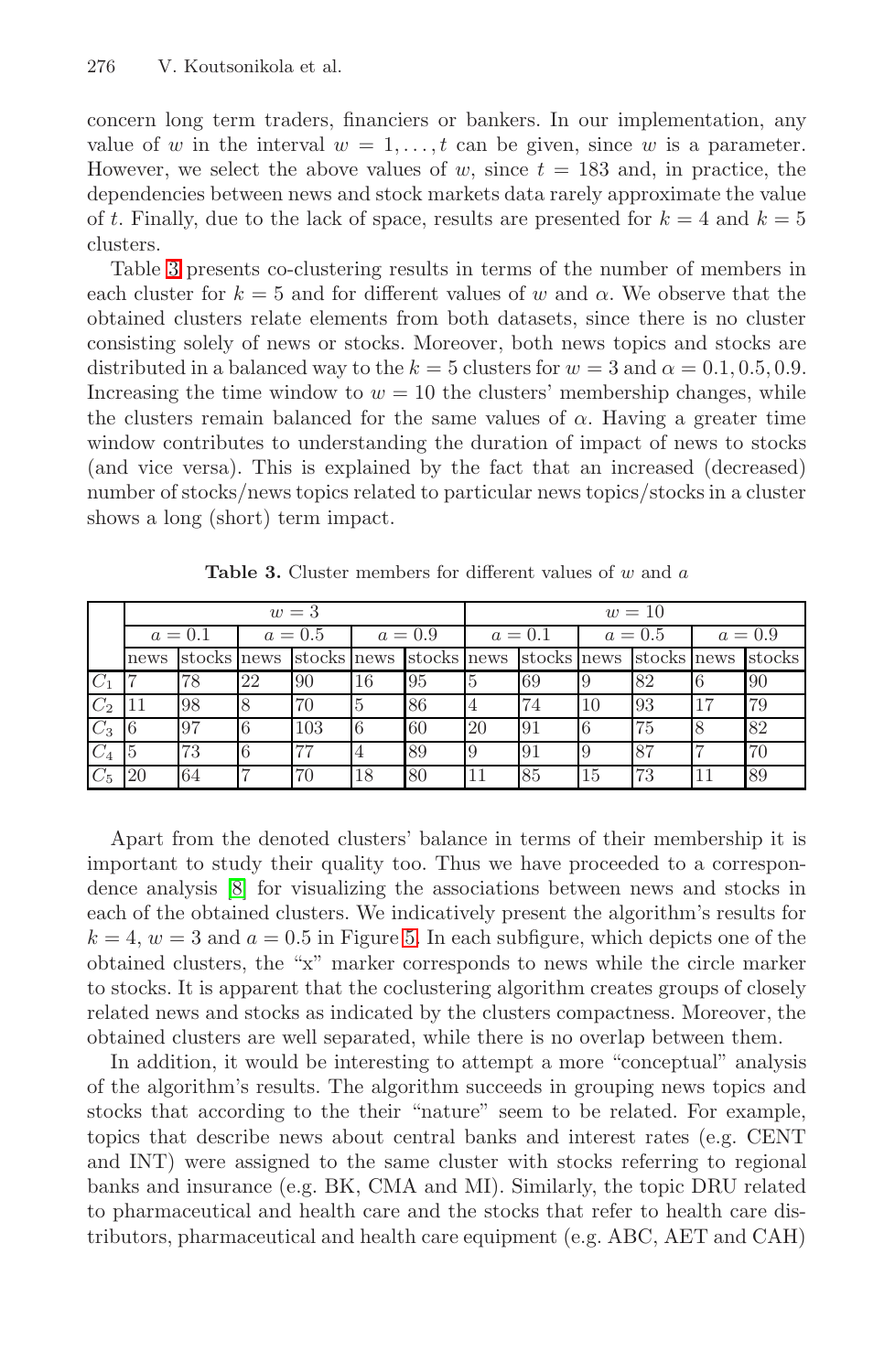

<span id="page-13-0"></span>**Fig. 5.** Correspondence analysis results for  $k = 4$ 

were grouped together. In the last example, we observed that fixing time window to  $w = 3$  and tuning  $\alpha$  to the values 0.1, 0.5, 0.9 there are specific stocks such as ABC, AET and CAH that remain related to the topic DRU. Independently whether the news "prevail" over stocks ( $\alpha = 0.9$ ) or stocks over news ( $\alpha = 0.1$ ), it seems that there exists a "core" of elements that remain related. Indicatively, for  $\alpha = 0.1, 0.5, 0.9$  and  $w = 3$  there are 18, 14, 19 stocks related to the topic DRU respectively. For the corresponding values of  $\alpha$  and  $w = 10$  the topic DRU was related with 17, 15, 16 stocks. Some of these stocks are the same with those in case that  $w = 3$ . Thus, the short term interactions of topic DRU are different compared to the long term ones but there are also interactions which remain stable in spite of the time period.

Studying the above results is useful to parties or individuals of different interests and perspectives, since many people are involved in recommending, trading, publicizing and circulating of both news and market data. For example, the proposed co-clustering would be beneficial for traders who could proceed to recommending certain stock trading acts to their clients, based on same cluster topic codes and stocks for a preferable time interval. Also, news agencies representatives may proceed to certain news topics announcements, based on intense stocks traffic which under co-clustering is shown to influence news.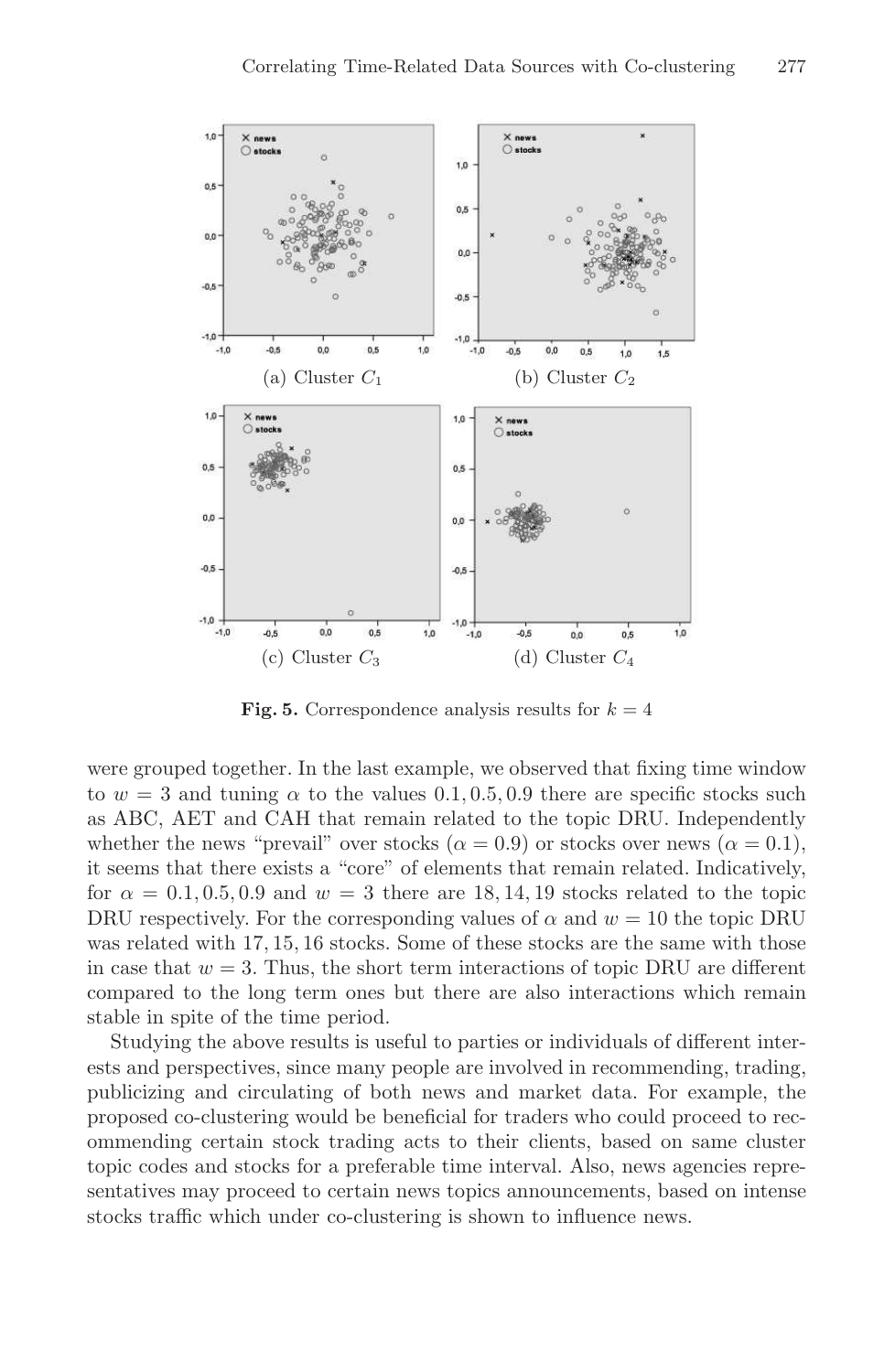# <span id="page-14-5"></span>**5 Conclusions**

This paper introduces a co-clustering approach which yields clusters consisting of elements belonging to two different but related over time datasets under two main criteria: the direction and duration of data interactions. The Co-CLUSTERING algorithm differentiates data similarity via  $\alpha$  and w parameters. The factor  $\alpha$  balances the direction of the bilateral relations, while the time window  $w$  shifts the duration of data impact. The proposed algorithm has been evaluated using real workloads which correspond to news articles and stock market data. The results showed that our approach succeeds in creating balanced clusters whose membership varies according to  $\alpha$ , indicating the news that affect specific stocks and vice versa, as well as according to  $w$  revealing different relations with reference to short and long term periods of interactions. Understanding the resulted clusters would facilitate acts of investors, traders, bankers, journalists, news agencies etc.

# **References**

- 1. Afrati, F., Das, G., Gionis, A., Mannila, H., Mielikainen, T., Tsaparas, P.: Mining Chains of Relations. In: Proc. of the 5th IEEE Int. Conf. on Data Mining, ICDM, pp. 553–556 (2005)
- <span id="page-14-2"></span>2. Dhillon, I.S.: Co-clustering documents and words using bipartite spectral graph partitioning. In: Proc. of the 7th ACM SIGKDD Int. Conf. on Knowledge Discovery and Data mining, KDD, pp. 269–274 (2001)
- <span id="page-14-3"></span>3. Dhillon, I.S., Mallela, S., Modha, D.S.: Information-Theoretic Co-clustering. In: Proc. of the 9th ACM SIGKDD Int. Conf. on Knowledge Discovery and Data Mining, KDD, pp. 89–98 (2003)
- <span id="page-14-6"></span>4. Ding, C., He, X., Zha, H., Gu, M., Simon, H.: A Min-max Cut Algorithm for Graph Partitioning and Data Clustering, pp. 107–114 (2001)
- <span id="page-14-8"></span>5. Dunn, J.C.: A Fuzzy Relative of the ISODATA Process and Its Use in Detecting Compact Well-Separated Clusters. Journal of Cybernetics 3, 32–57 (1973)
- <span id="page-14-0"></span>6. Fung, G., Xu Yu, J., Lam, W.: News Sensitive Stock Trend Prediction. In: Proc. of the 6th Pacific-Asia Conference on Advances in Knowledge Discovery and Data Mining, PAKDD, pp. 481–493 (2002)
- <span id="page-14-4"></span>7. Gao, B., Liu, T., Zheng, X., Cheng, Q., Ma, W.: Consistent bipartite graph copartitioning for star-structured high-order heterogeneous data co-clustering. In: Proc. of the 11th ACM SIGKDD Int. Conf. on Knowledge Discovery and Data mining, KDD, pp. 41–50 (2005)
- 8. Greenacre, M.J.: Correspondence Analysis in Practice. Academic Press, London (1993)
- <span id="page-14-7"></span>9. Hastie, T., Tibshirani, R., Friedman, J.: The Elements of Statistical Learning: Data Mining, Inference, and Prediction. Springer, Heidelberg (2001)
- 10. Mirasgedisa, S., Sarafidis, Y., Georgopoulou, E., Lalas, D.P., Moschovits, M., Karagiannis, F., Papakonstantinou, D.: Models for mid-term electricity demand forecasting incorporating weather influences. Energy 31, 208–227 (2006)
- <span id="page-14-1"></span>11. Peramunetilleke, D., Wong, R.: Currency exchange rate forecasting from news headlines. In: Proc. of the 13th Australasian database conference, ADC, vol. 24, pp. 131–139 (2002)